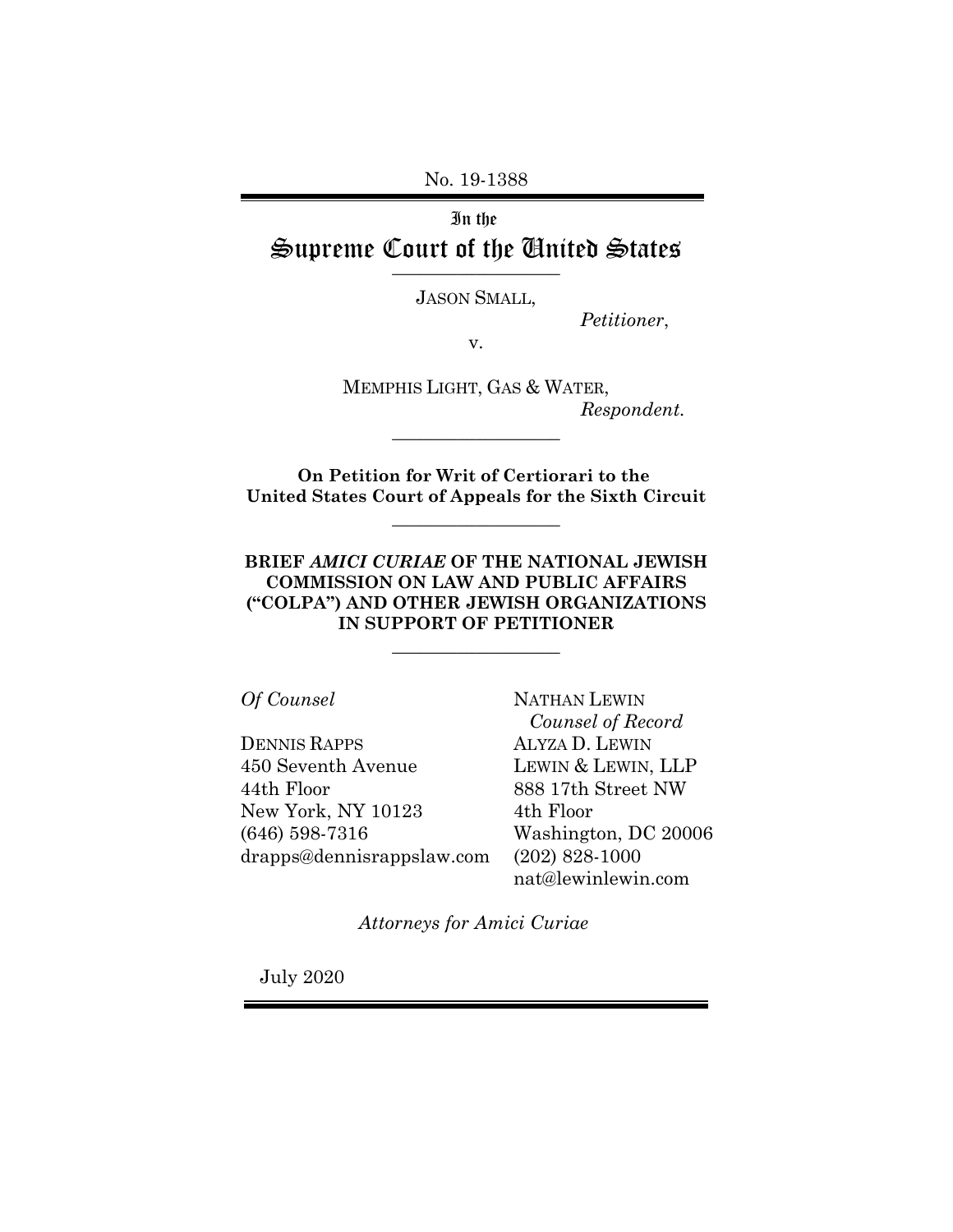# TABLE OF CONTENTS

Page

| THIS COURT SHOULD OVERRULE THE<br>HARDISON DICTUM SUMMARILY IN LIGHT<br>OF BOSTOCK v. CLAYTON COUNTY, |
|-------------------------------------------------------------------------------------------------------|
|                                                                                                       |

i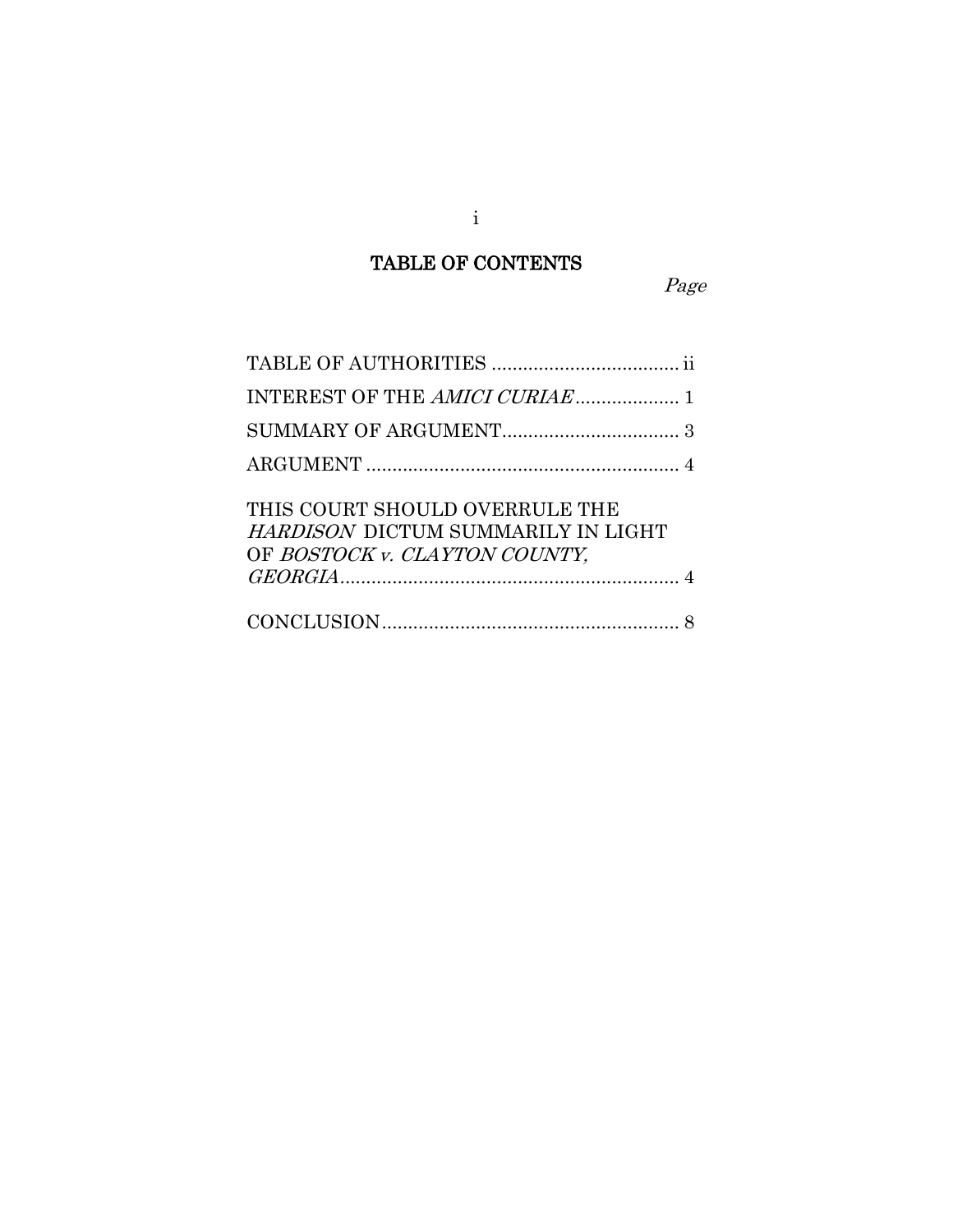## TABLE OF AUTHORITIES

Page

### Cases

| Bostock v. Clayton County, Georgia,                                             |
|---------------------------------------------------------------------------------|
| Dalberiste v. GLE Associates, No. 19-1461 4                                     |
| Dewey v. Reynolds Metals Co.,                                                   |
| Dewey v. Reynolds Metals Co.,                                                   |
| Espinoza v. Montana Department of Revenue,                                      |
|                                                                                 |
|                                                                                 |
| Parker Seal Co. v. Cummins,                                                     |
| Patterson v. Walgreen Co., No. 18-349,<br>cert. denied, 140 S. Ct. 685 (2020) 4 |
| Trans World Airlines, Inc. v. Hardison,                                         |
| Trinity Lutheran Church of Columbia, Inc. v. Comer,                             |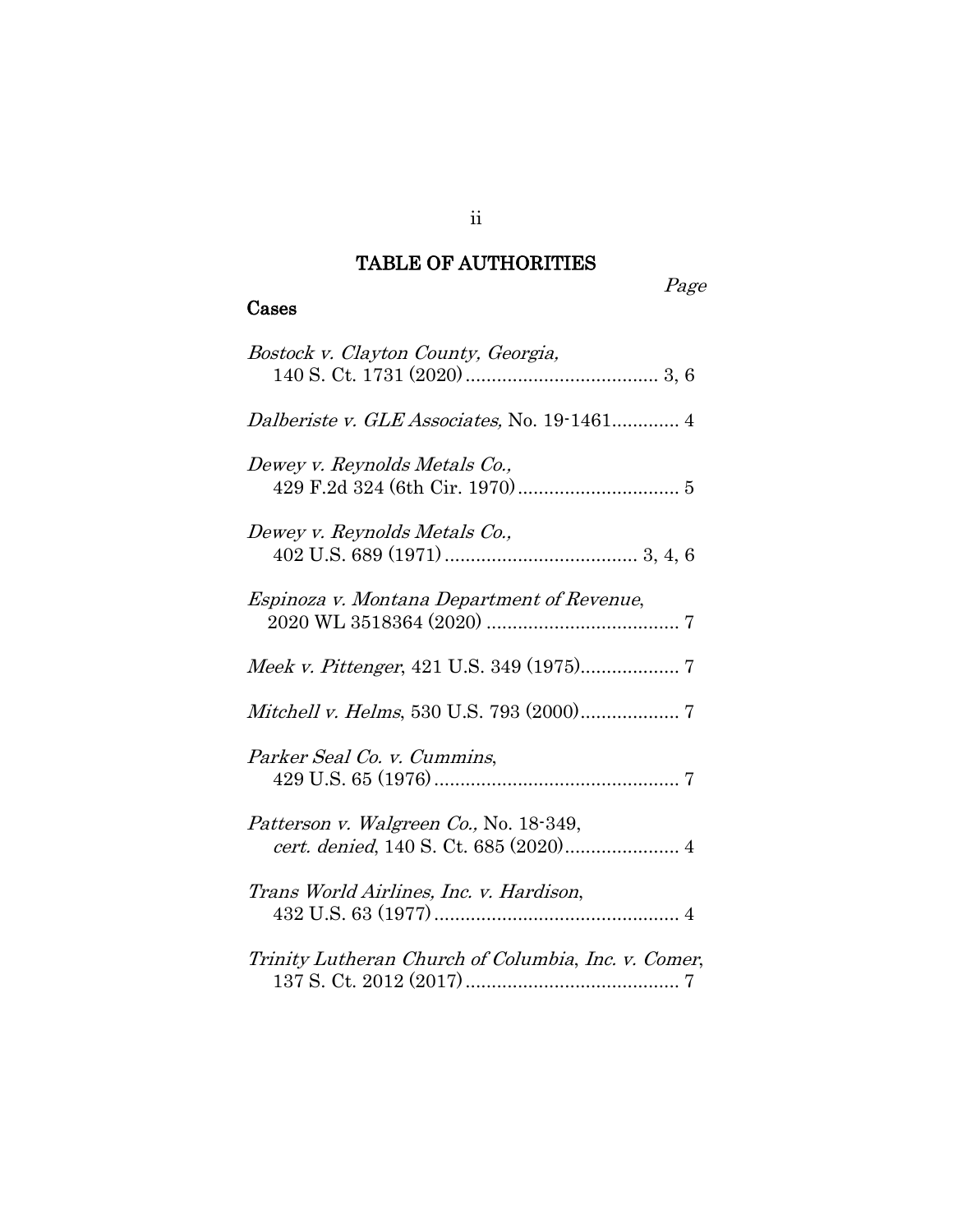## TABLE OF AUTHORITIES

Page

## Cases

Wolman v. Walter, 433 U.S. 229 (1977).................. 7

## Statutes

Title VII of the Civil Rights Act 42 U.S.C. 42 U.S.C. 2000e-2(a)(1) ....................... 5, 6

iii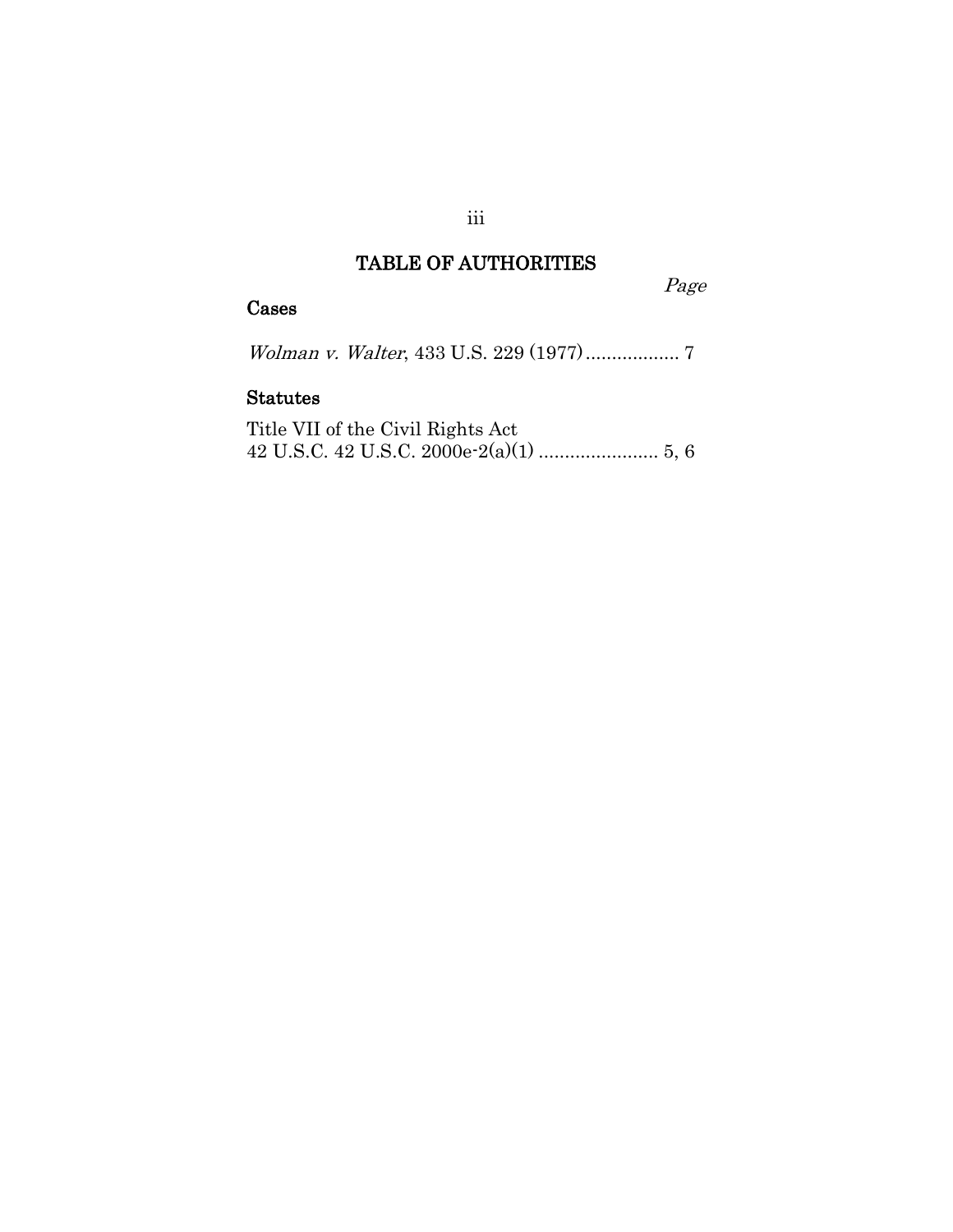#### INTEREST OF THE AMICI CURIAE[1](#page-4-0)

 The National Jewish Commission on Law and Public Affairs ("COLPA") has spoken on behalf of America's Orthodox Jewish community for more than half a century. COLPA's first amicus brief in this Court was filed in 1967 in Board of Education v. Allen, 392 U.S. 236 (1968). Since that time, COLPA has filed more than 35 amicus briefs to convey to this Court the position of leading organizations representing Orthodox Jews in the United States. The following national Orthodox Jewish organizations join this amicus brief:

▪Agudath Israel of America, founded in 1922, is a national grassroots Orthodox Jewish organization that articulates and advances the position of the Orthodox Jewish community on a broad range of issues affecting religious rights and liberties in the United States.

▪Agudas Harabbonim of the United States and Canada is the oldest Jewish Orthodox rabbinical organization in the United States. Its membership includes leading scholars and sages, and it is involved with educational, social and legal issues significant to the Jewish community.

▪Coalition for Jewish Values ("CJV") is a national rabbinic public policy organization that represents more than 1,500 traditional Orthodox rabbis and

 $\overline{a}$ 

<span id="page-4-0"></span><sup>1</sup> Pursuant to Supreme Court Rule 37.6, amici certify that no counsel for a party authored this brief in whole or in part. No person or party other than the amici has made a monetary contribution to this brief's preparation or submission. Petitioner and Respondent were timely noticed and consented to the filing of this amicus brief.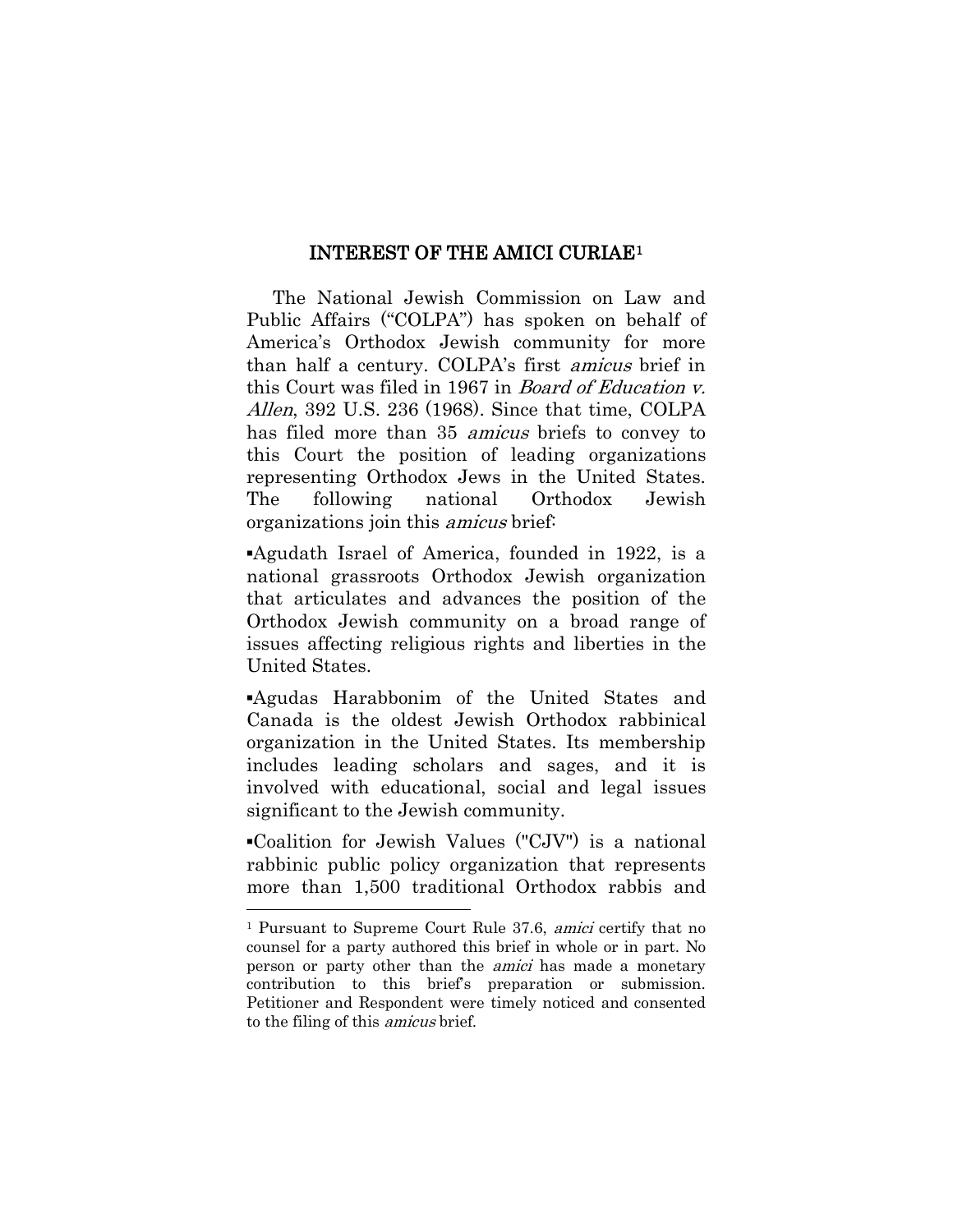advocates for classical Jewish ideas and standards in matters of American public policy.

▪National Council of Young Israel is a coordinating body for more than 300 Orthodox synagogue branches in the United States and Israel that is involved in matters of social and legal significance to the Orthodox Jewish community.

▪Orthodox Jewish Chamber of Commerce is a global umbrella of businesses of all sizes, bridging the highest echelons of the business and governmental worlds together stimulating economic opportunity and positively affecting public policy of governments around the world.

▪Rabbinical Alliance of America is an Orthodox Jewish rabbinical organization with more than 400 members that has, for many years, been involved in a variety of religious, social and educational causes affecting Orthodox Jews.

▪Rabbinical Council of America ("RCA") is the largest Orthodox Jewish rabbinic membership organization in the United States comprised of nearly one thousand rabbis throughout the United States and other countries. The RCA supports the work of its member rabbis and serves as a voice for rabbinic and Jewish interests in the larger community.

▪Torah Umesorah (National Society for Hebrew Day Schools) serves as the preeminent support system for Jewish Day Schools and yeshivas in the United States providing a broad range of services. Its membership consists of over 675 day schools and yeshivas with a total student enrollment of over 190,000.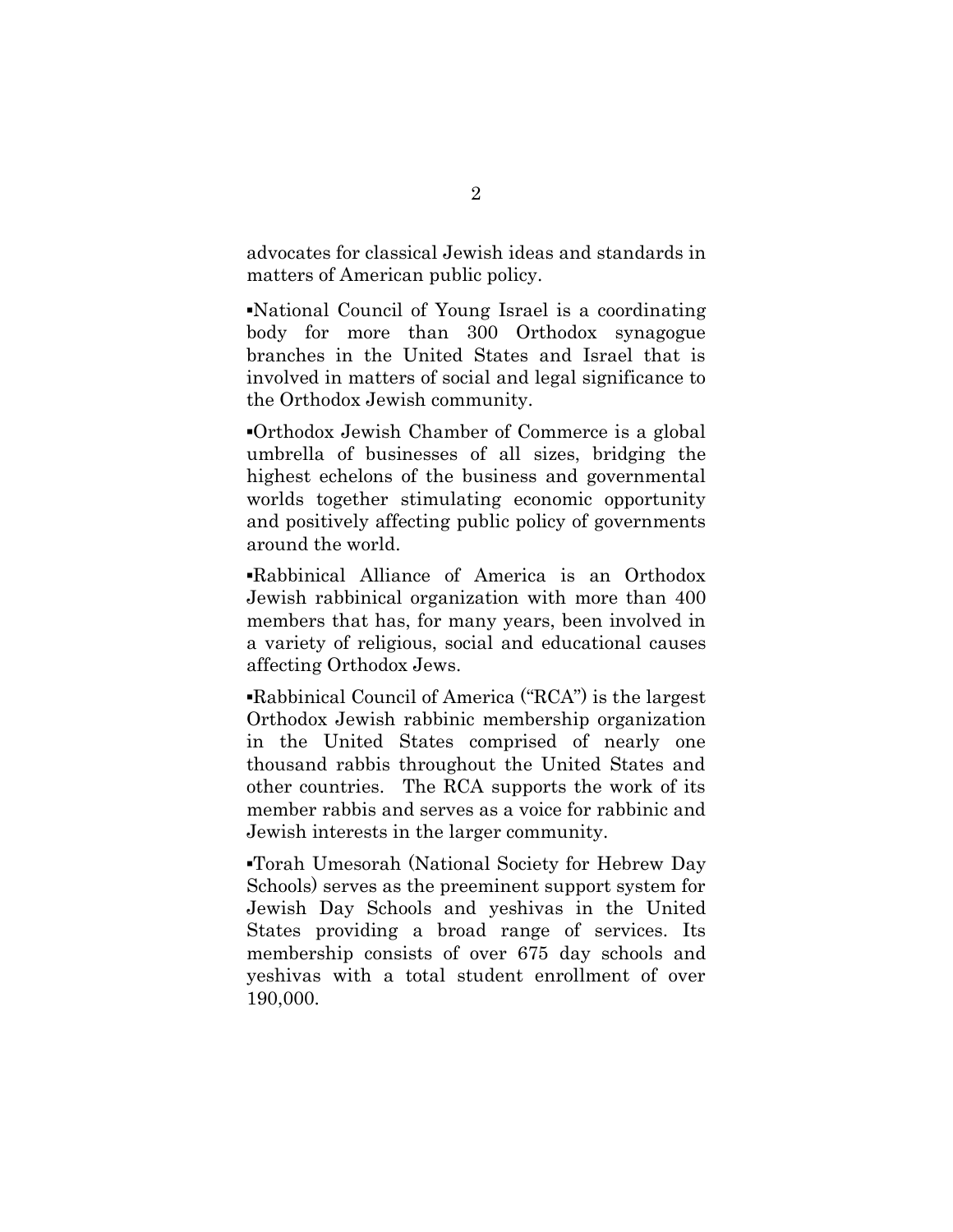▪Union of Orthodox Jewish Congregations of America ("Orthodox Union") is the nation's largest Orthodox Jewish umbrella organization, representing nearly 1,000 congregations coast to coast. The Orthodox Union has participated in many cases before this Court which have raised issues of importance to the Orthodox Jewish community. Among those issues, of paramount importance is the constitutional guarantee of religious freedom. This case's impact upon those who are Sabbath observant and may require accommodations is critically important. The Orthodox Union has, for years, persistently advocated for judicial and legislative responses to this Court's ruling in TWA v. Hardison which set back religious accommodation in the American workplace.

#### SUMMARY OF ARGUMENT

 In the ordinary course, we would be urging this Court to grant certiorari and direct full briefing and oral argument of the important issue presented by this petition. This Court's ruling of June 15, 2020, in Bostock v. Clayton County, Georgia, 140 S. Ct. 1731 (2020), makes this burdensome and time-consuming procedure unnecessary. This Court's equal division in 1971 in Dewey v. Reynolds Metals Co., 402 U.S. 689 (1971), taken together with this Court's Bostock decision establish that an employer's discrimination against an employee because of his religious observance is prohibited by Title VII of the Civil Rights Act as initially enacted in 1964. There is, therefore, no de minimis condition limiting the duty to accommodate, just as there is no de minimis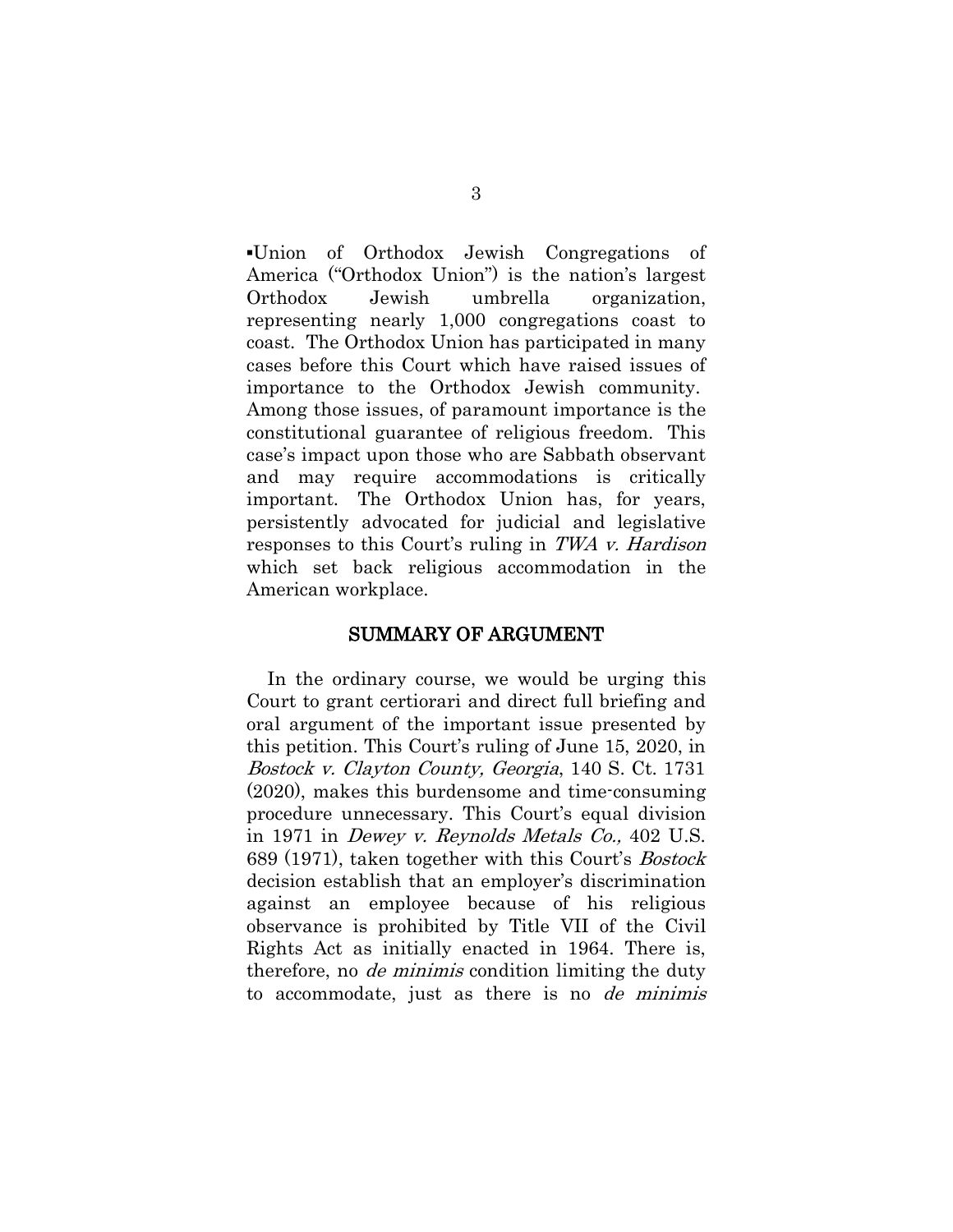limitation on the prohibition against discrimination on account of race, color, sex, or national origin.

#### ARGUMENT

### THIS COURT SHOULD OVERRULE THE HARDISON DICTUM SUMMARILY IN LIGHT OF BOSTOCK v. CLAYTON COUNTY, GEORGIA

 This case is another opportunity, as was Patterson v. Walgreen Co., No. 18-349, cert. denied, 140 S. Ct. 685 (2020), for this Court to consider the continuing validity of the disastrous dictum in the Court's majority opinion in Trans World Airlines, Inc. v. Hardison, 432 U.S. 63, 84 (1977). For the reasons presented in the briefs of the petitioner in Patterson and in the supporting briefs of his six amici, including the United States, *Hardison's* erroneous limitation of the term "undue hardship" should now be explicitly overruled in this case and in Dalberiste v. GLE Associates, Inc., No. 19-1461, so that employees whose religious observance can be accommodated by their employers – even at some cost – will benefit from the protection granted by the Civil Rights Act.

 The issue now presented by this case was, in substance, before this Court half a century ago. In Dewey v. Reynolds Metals Co., 402 U.S. 689 (1971), a member of the Faith Reformed Church was fired because he refused to work on Sundays or request another employee to work in his stead. The Court of Appeals for the Sixth Circuit, by a 2-to-1 vote, rejected his claim that this conduct by the employer violated the prohibition in Title VII of the Civil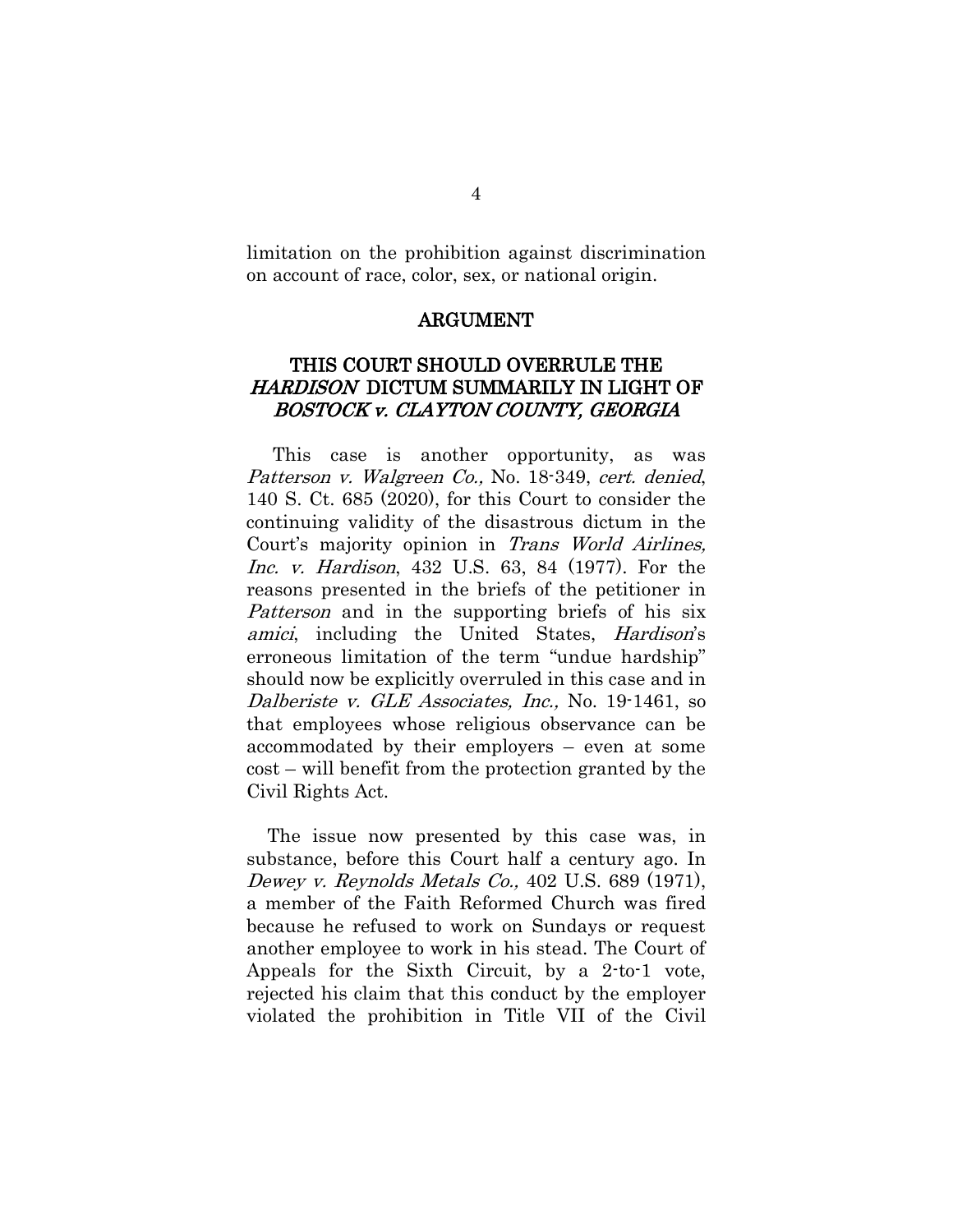Rights Act against employment discrimination on account of "religion." Dewey v. Reynolds Metals Co., 429 F.2d 324 (6th Cir. 1970). Section 701(j) of the Act, as currently applicable, had not been enacted in 1970. This Court granted Dewey's petition for certiorari. The Question Presented was: "Does an employer engage in religious discrimination in violation of Section 703(a) (1) of the Civil Rights Act of 1964 if he refuses to make reasonable accommodations to the religious observance of a weekly day of rest by an employee?"

 Dewey's contention that the prohibition against employment discrimination "because of . . . religion" included discrimination because of an employee's religious observance was supported by several amici, including the United States. See Brief for the United States as Amicus Curiae, Oct. Term 1970, No. 835.

 An amicus curiae brief on behalf of the National Jewish Commission on Law and Public Affairs, American Jewish Committee, and Anti-Defamation League of B'nai B'rith was submitted to this Court in the Dewey case. The first argument heading in that brief was: "Petitioner's Observance of a Weekly Day of Rest Is 'Religion' Within the Meaning of the Civil Rights Act of 1964." Page 5 of the amicus brief noted that "the sole reason for petitioner's discharge was his adherence to a principle of conduct commanded by his faith. And conduct such as observance of a weekly day of rest is protected by the constitutional and statutory safeguards for religious freedom."

Following oral argument in the *Dewey* case this Court issued the following order on June 1, 1971: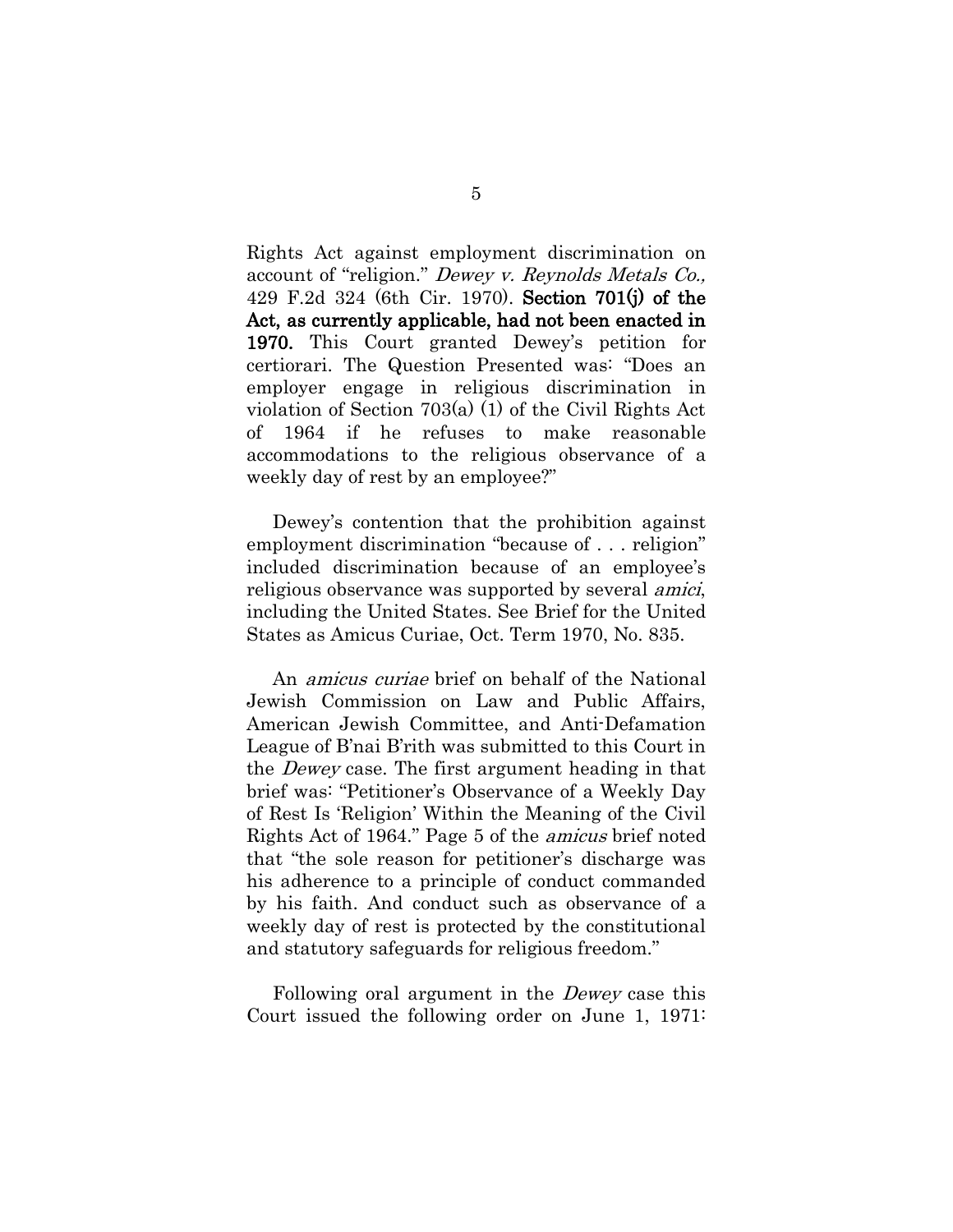"The judgment is affirmed by an equally divided Court." 402 U.S. 689 (1971). This order means that four Justices of this Court would have sustained Dewey's claim under the language of Title VII of the Civil Rights Act even without the "reasonable accommodation" obligation later added to the Act by Section 701(j).

 On June 15, 2020, this Court issued its decision in Bostock v. Clayton County, Georgia, 140 S. Ct. 1731 (2020). The Court held (p. 5) that the word "sex" in Title VII of the Civil Rights Act as enacted in 1964 includes "norms concerning gender identity and sexual orientation" and not merely "biological distinctions between male and female."

 By the same token, the word "religion" in Title VII, as first enacted in 1964, should now be held to include all aspects of religious observance and practice, just as "sex" was held in Bostock to include sexual orientation and conduct that results from such sexual orientation.

The *de minimis* standard announced in the Hardison majority opinion does not govern the legal duty to refrain from discrimination on account of "race, color, . . ., sex, or national origin." It similarly should not govern the duty to avoid discrimination on account of "religion."

When *Hardison* was heard and decided in 1977 there may have been some concern among Justices of this Court that requiring accommodation to an employee's religious observance could violate the Establishment Clause of the First Amendment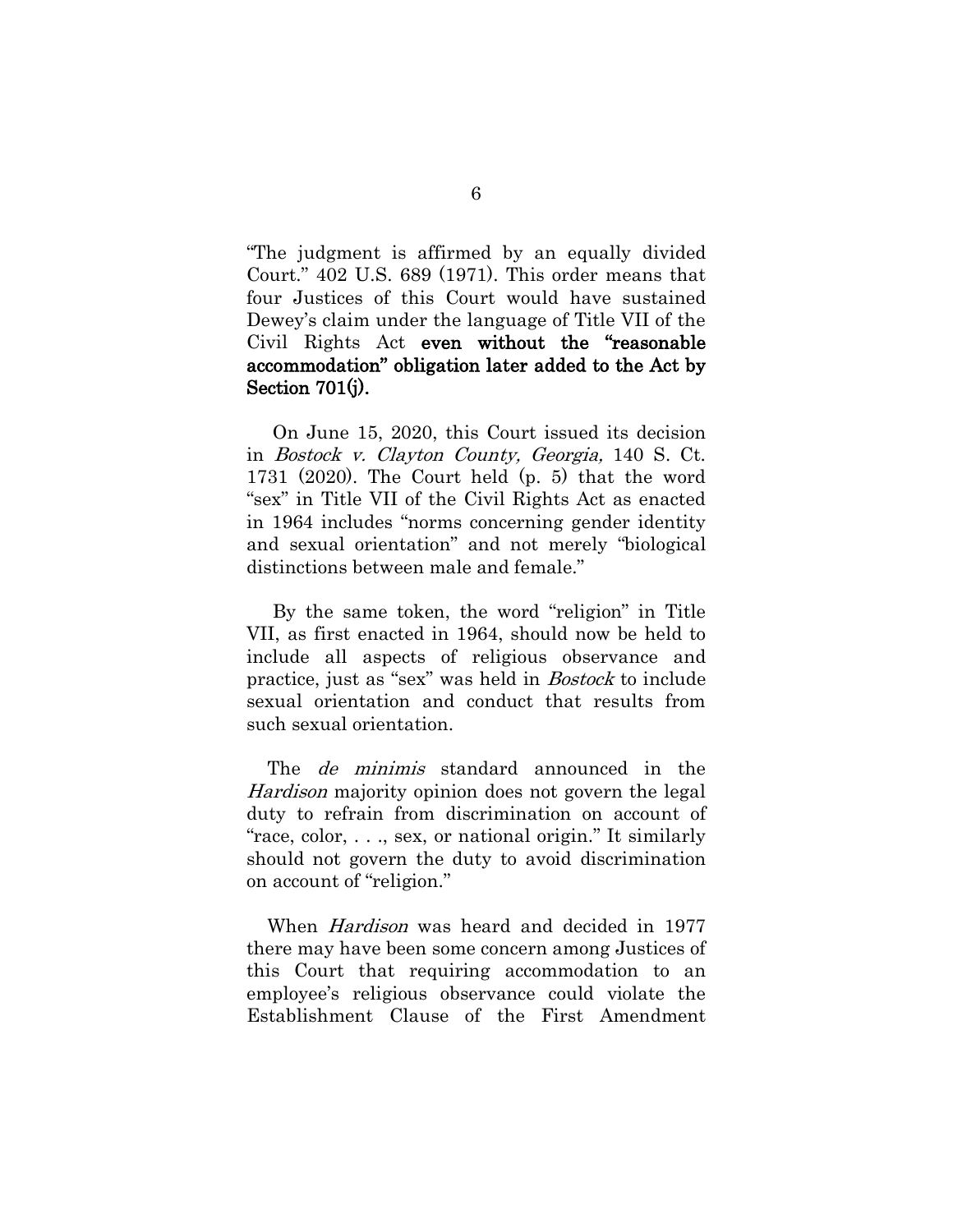because it would constitute prohibited governmental financial assistance to religion.

Then recent cases such as *Meek v. Pittenger*, 421 U.S. 349 (1975), and Wolman v. Walter, 433 U.S. 229 (1977), may have contributed to this concern. See, e.g., Parker Seal Co. v. Cummins, 429 U.S. 65 (1976). But in Mitchell v. Helms, 530 U.S. 793 (2000), this Court declared that both Meek v. Pittenger and *Wolman v. Walter* were "anomalies in our case law" and were "no longer good law." 530 U.S. at 808. Both decisions were explicitly overruled. 530 U.S. at 835. Concurring separately in Mitchell v. Helms, Justices O'Connor and Breyer agreed that the 1975 and 1977 Meek and Wolman decisions were overruled. 530 U.S. at 836-837.

 This Court's recent decisions, culminating in Espinoza v. Montana Department of Revenue, 2020 WL 3518364 (2020) (decided June 30, 2020), and Trinity Lutheran Church of Columbia, Inc. v. Comer, 137 S. Ct. 2012 (2017), also reject the view of the Establishment Clause that may have concerned some Justices in 1977. In light of this Court's current understanding of the Establishment Clause, there is no reason today to distinguish between the burden that an employer is required to assume in order to avoid discrimination on account of "religion" from the burden the employer must assume to avoid discrimination on account of "race," "color," "sex," or "national origin."

In light of *Bostock* and the decision by four Justices of this Court in 1971 that "religion" includes